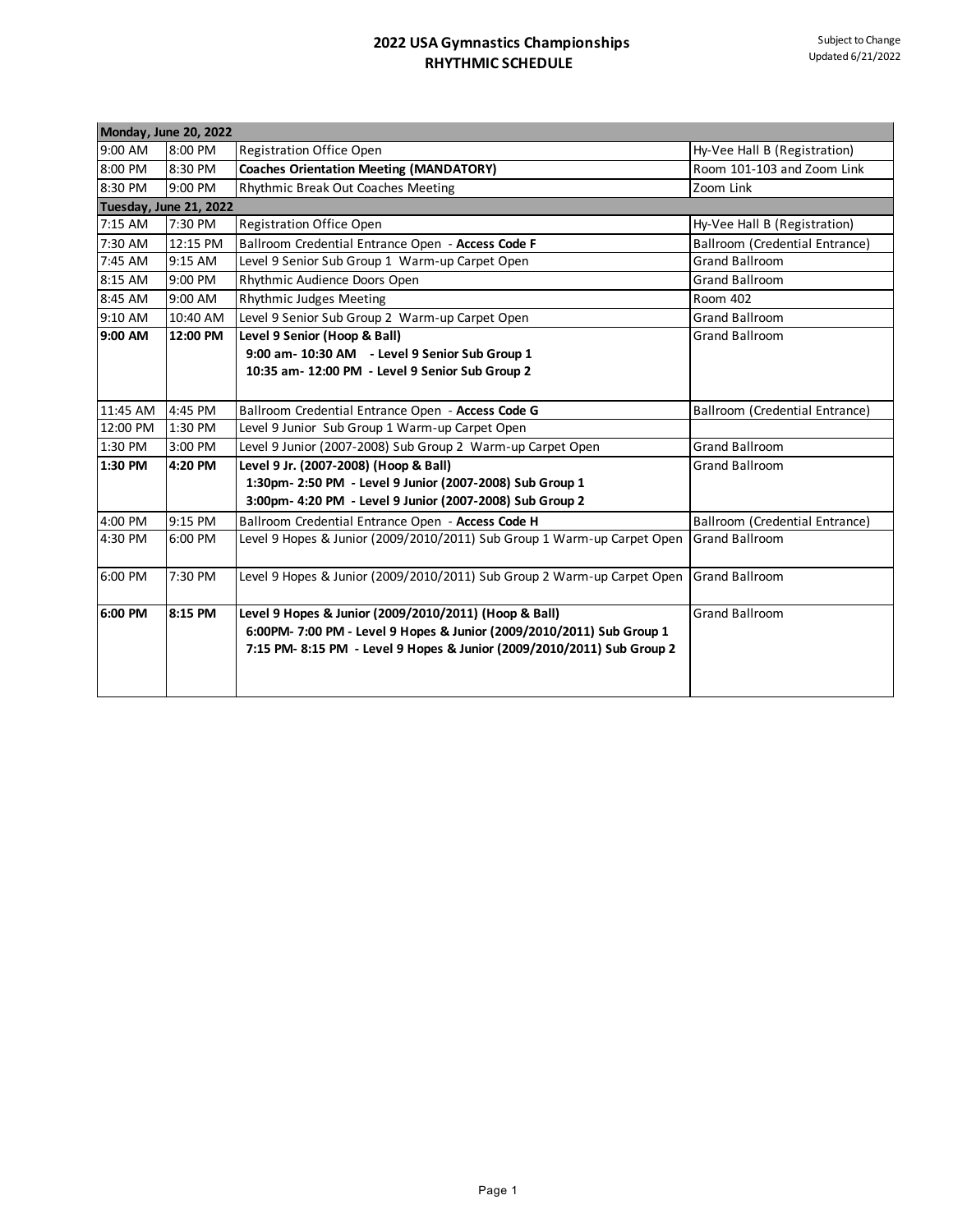| Wednesday, June 22, 2022 |          |                                                                                                                                                                                                               |                                       |  |
|--------------------------|----------|---------------------------------------------------------------------------------------------------------------------------------------------------------------------------------------------------------------|---------------------------------------|--|
| 7:15 AM                  | 7:30 PM  | Registration Office Open                                                                                                                                                                                      | Hy-Vee Hall B (Registration)          |  |
| 7:30 AM                  | 12:15 PM | Ballroom Credential Entrance Open - Access Code I                                                                                                                                                             | <b>Ballroom (Credential Entrance)</b> |  |
| 7:45 AM                  | 9:00 PM  | Arena Credential Entrance Open - Access Code C                                                                                                                                                                | Arena (Credential Entrance)           |  |
| 7:45 AM                  | 9:15 AM  | Level 9 Senior Sub Group 2 Warm-up Carpet Open                                                                                                                                                                | <b>Grand Ballroom</b>                 |  |
| 8:15 AM                  | 9:00 PM  | Rhythmic Audience Doors Open                                                                                                                                                                                  | <b>Grand Ballroom</b>                 |  |
| 8:45 AM                  | 9:00 AM  | Rhythmic Judges Meeting                                                                                                                                                                                       | Room 402                              |  |
| 9:00 AM                  | 9:00 PM  | Rhythmic Elite Training w/ Music                                                                                                                                                                              | Wells Fargo Arena                     |  |
| 9:10 AM                  | 10:40 AM | Level 9 Senior Sub Group 1 Warm-up Carpet Open                                                                                                                                                                | <b>Grand Ballroom</b>                 |  |
| 9:00 AM                  | 12:00 PM | Level 9 Senior (Clubs and Ribbon)<br>9:00 am- 10:30 AM - Level 9 Senior Sub Group 2<br>10:40am- 12:00 PM - Level 9 Senior Sub Group 1                                                                         | <b>Grand Ballroom</b>                 |  |
| 10:00 AM                 | 8:00 PM  | Rhythmic Apparatus Measuring                                                                                                                                                                                  | Wells Fargo Arena                     |  |
| 11:45 AM                 | 4:45 PM  | Ballroom Credential Entrance Open - Access Code J                                                                                                                                                             | Ballroom (Credential Entrance)        |  |
| 12:00 PM                 | 1:30 PM  | Level 9 Junior Sub Group 2 Warm-up Carpet Open                                                                                                                                                                | <b>Grand Ballroom</b>                 |  |
| 12:15 PM                 | 12:30 PM | Level 9 Senior Awards                                                                                                                                                                                         | Room 101-103                          |  |
| 1:30 PM                  | 3:00 PM  | Level 9 Junior (2007-2008) Sub Group 1 Warm-up Carpet Open                                                                                                                                                    | <b>Grand Ballroom</b>                 |  |
| 1:30 PM                  | 4:25 PM  | Level 9 Jr. (2007-2008) (Clubs and Ribbon)<br>1:30pm- 2:55 PM - Level 9 Junior (2007-2008) Sub Group 2<br>3:00pm- 4:25 PM - Level 9 Junior (2007-2008) Sub Group 1                                            | <b>Grand Ballroom</b>                 |  |
| 4:00 PM                  | 9:15 PM  | Ballroom Credential Entrance Open - Access Code K                                                                                                                                                             | Ballroom (Credential Entrance)        |  |
| 4:30 PM                  | 6:00 PM  | Level 9 Hopes & Junior (2009/2010/2011) Sub Group 2 Warm-up Carpet Open                                                                                                                                       | <b>Grand Ballroom</b>                 |  |
| 4:45 PM                  | 5:00 PM  | Level 9 Jr. Awards                                                                                                                                                                                            | Room 101-103                          |  |
| 6:00 PM                  | 7:30 PM  | Level 9 Hopes & Junior (2009/2010/2011) Sub Group 1 Warm-up Carpet Open                                                                                                                                       | <b>Grand Ballroom</b>                 |  |
| 6:00 PM                  | 8:15 PM  | Level 9 Hopes & Junior (2009/2010/2011) (Clubs and Ribbon)<br>6:00PM- 7:00 PM - Level 9 Hopes & Junior (2009/2010/2011) Sub Group 2<br>7:15 PM- 8:15 PM - Level 9 Hopes & Junior (2009/2010/2011) Sub Group 1 | <b>Grand Ballroom</b>                 |  |
| 8:30 PM                  | 8:45 PM  | Level 9 Hopes & Junior (2009/2010/2011) Awards                                                                                                                                                                | Room 101-103                          |  |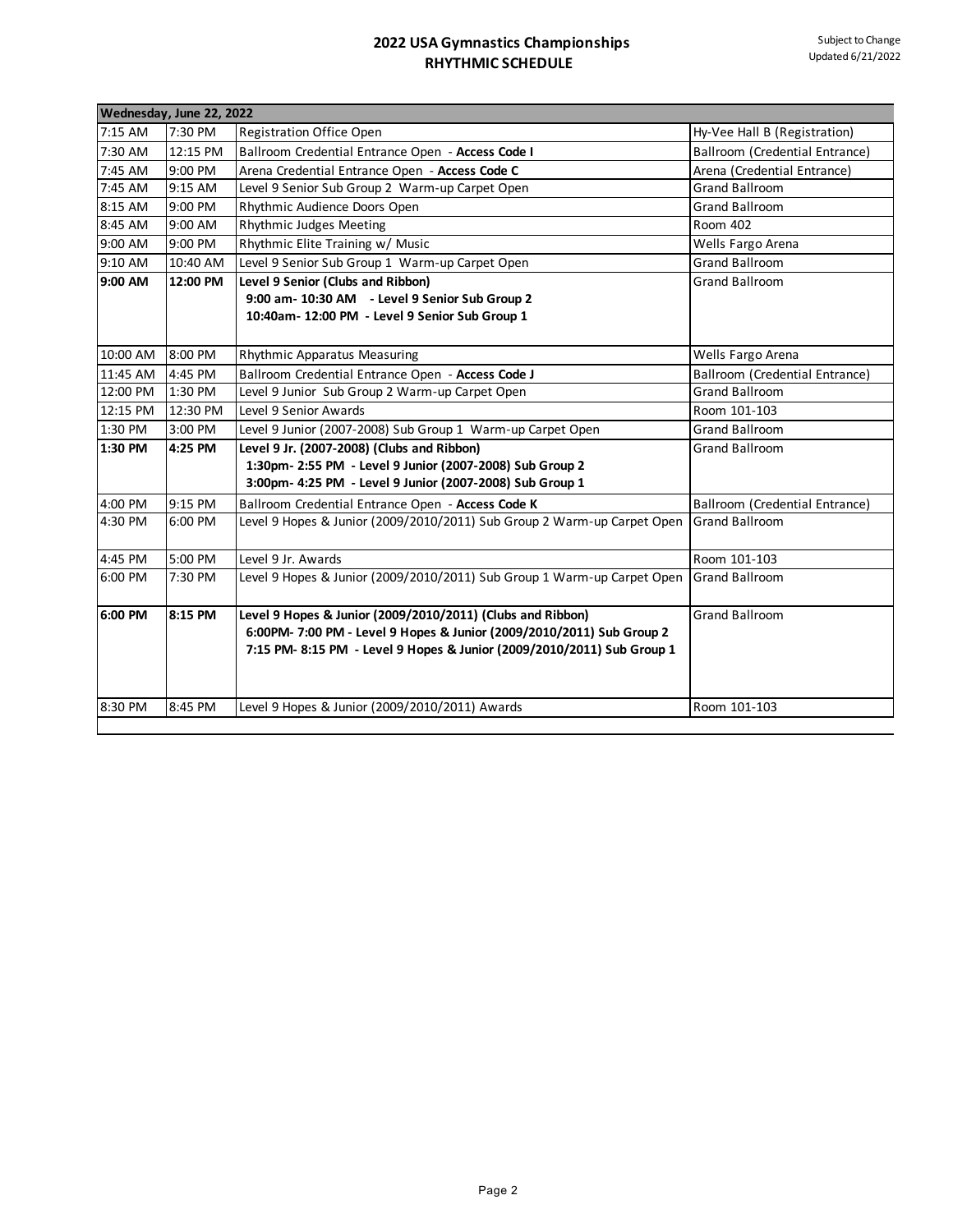| Thursday, June 23, 2022 |          |                                                                                                                                                                                                                                              |                                |
|-------------------------|----------|----------------------------------------------------------------------------------------------------------------------------------------------------------------------------------------------------------------------------------------------|--------------------------------|
| 7:15 AM                 | 7:30 PM  | <b>Registration Office Open</b>                                                                                                                                                                                                              | Hy-Vee Hall B (Registration)   |
| 7:15 AM                 | 1:00 PM  | Ballroom Credential Entrance Open - Access Code L                                                                                                                                                                                            | Ballroom (Credential Entrance) |
| 7:30 AM                 | 9:00 AM  | FIG Groups Warm-up Carpet Open                                                                                                                                                                                                               | <b>Grand Ballroom</b>          |
| 8:00 AM                 | 9:30 AM  | Level 10 Junior Sub Group 1 Warm-up Carpet Open                                                                                                                                                                                              | <b>Grand Ballroom</b>          |
| 8:15 AM                 | 9:00 PM  | Rhythmic Audience Doors Open                                                                                                                                                                                                                 | <b>Grand Ballroom</b>          |
| 8:30 AM                 | 8:45 AM  | Rhythmic Judges Meeting                                                                                                                                                                                                                      | Room 402                       |
| 8:30 AM                 | 1:00 PM  | Arena Credential Entrance Open - Access Code C                                                                                                                                                                                               | Arena (Credential Entrance)    |
| 9:00 AM                 | 12:00 PM | Rhythmic Sr. Elite Open Training                                                                                                                                                                                                             | Wells Fargo Arena              |
| 9:00 AM                 | 12:30 PM | FIG Groups, Level 10 Junior (Hoop & Ball) and Senior (2005+) (Hoop & Ball)                                                                                                                                                                   | <b>Grand Ballroom</b>          |
|                         |          | 9:00 am- 9:15 AM - FIG Groups (Jr Hoops, Sr Hoops)                                                                                                                                                                                           |                                |
|                         |          | 9:20 am- 10:25 AM - Level 10 Junior Sub Group 1                                                                                                                                                                                              |                                |
|                         |          | 10:30 am- 11:35 AM - Level 10 Junior Sub Group 2                                                                                                                                                                                             |                                |
|                         |          | 11:40am- 12:30 PM - Level 10 Senior (2005+)                                                                                                                                                                                                  |                                |
|                         |          |                                                                                                                                                                                                                                              | <b>Grand Ballroom</b>          |
| 9:05 AM<br>10:10 AM     | 10:35 AM | Level 10 Junior Sub Group 2 Warm-up Carpet Open                                                                                                                                                                                              | <b>Grand Ballroom</b>          |
|                         | 11:40 AM | Level 10 Senior (2005+) Group A Warm-up Carpet Open                                                                                                                                                                                          |                                |
| 11:45 AM                | 5:15 PM  | Arena Credential Entrance Open - Access Code B                                                                                                                                                                                               | Arena (Credential Entrance)    |
| 12:00 PM                | 1:30 PM  | Rhythmic Jr. Sub 1 All-Around & Event Finals (Hoop & Ball) Warm-up Carpet<br>Open                                                                                                                                                            | Wells Fargo Arena              |
|                         |          |                                                                                                                                                                                                                                              |                                |
| 1:00 PM                 | 1:15 PM  | Rhythmic Judges Meeting                                                                                                                                                                                                                      | Arena Rhythmic Judges Room     |
| 1:00 PM                 | 5:00 PM  | Wells Fargo Arena Audience Doors Open                                                                                                                                                                                                        | Wells Fargo Arena              |
| 1:10 PM                 | 2:40 PM  | Rhythmic Jr. Sub 2 All-Around & Event Finals (Hoop & Ball) Warm-up Carpet<br>Open                                                                                                                                                            | Wells Fargo Arena              |
| 1:30 PM                 | 5:00 PM  | Rhythmic<br>1:30 PM- 2:35PM - Jr. Sub 1 All-Around & Event Finals (Hoop & Ball)<br>2:40 PM - 3:50 PM - Jr. Sub 2 All-Around & Event Finals (Hoop & Ball)<br>3:55 PM - 5:00 PM - Sr. Sub 1 All Around Prelims & Event Finals (Hoop &<br>Ball) | Wells Fargo Arena              |
| 2:35 PM                 | 3:55 PM  | Rhythmic Sr. Sub 1 All-Around Prelims & Event Finals (Hoop & Ball) Warm-up<br>Carpet Open                                                                                                                                                    | Wells Fargo Arena              |
| 4:15 PM                 | 9:15 PM  | Arena Credential Entrance Open - Access Code A                                                                                                                                                                                               | Arena (Credential Entrance)    |
| 4:30 PM                 | 9:00 PM  | Rhythmic Sr. Sub 2 All-Around & Event Finals (Hoop & Ball) Warm-up Carpet<br>Open                                                                                                                                                            | Wells Fargo Arena              |
| 5:00 PM                 | 5:45 PM  | Rhythmic Judges Meetings                                                                                                                                                                                                                     | Arena Rhythmic Judges Room     |
| 5:15 PM                 | 8:45 PM  | Wells Fargo Arena Audience Doors Open                                                                                                                                                                                                        | Wells Fargo Arena              |
| 6:00 PM                 | 8:40 PM  | <b>Senior Elite Combined Session</b>                                                                                                                                                                                                         | Wells Fargo Arena              |
|                         |          | 4 FIG Group routines (3 JR + 1 SR)                                                                                                                                                                                                           |                                |
|                         |          | Sr. Sub 2 All Around Prelims & Event Finals (Hoop & Ball)                                                                                                                                                                                    |                                |
|                         |          |                                                                                                                                                                                                                                              |                                |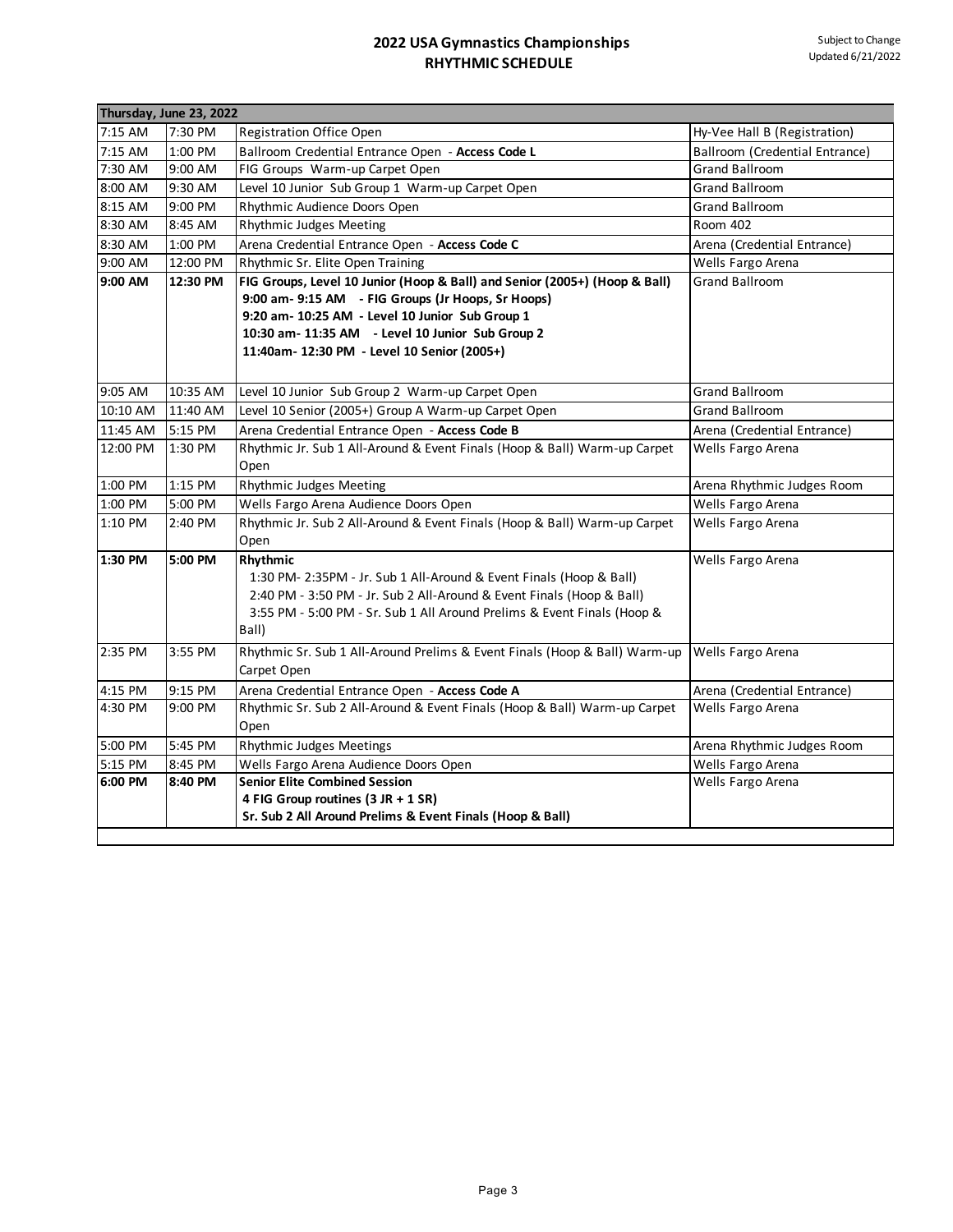| Friday, June 24, 2022 |          |                                                                                               |                                |
|-----------------------|----------|-----------------------------------------------------------------------------------------------|--------------------------------|
| 7:15 AM               | 7:30 PM  | <b>Registration Office Open</b>                                                               | Hy-Vee Hall B (Registration)   |
| 7:15 AM               | 1:00 PM  | Ballroom Credential Entrance Open - Access Code N                                             | Ballroom (Credential Entrance) |
| 7:30 AM               | 9:00 AM  | FIG Groups Warm-up Carpet Open                                                                | <b>Grand Ballroom</b>          |
| 8:00 AM               | 9:30 AM  | Level 10 Junior Sub Group 2 Warm-up Carpet Open                                               | <b>Grand Ballroom</b>          |
| 8:15 AM               | 9:00 PM  | Rhythmic Audience Doors Open                                                                  | <b>Grand Ballroom</b>          |
| 8:30 AM               | 8:45 AM  | Rhythmic Judges Meeting                                                                       | Room 402                       |
| 8:45 AM               | 12:15 PM | Arena Credential Entrance Open - Access Code A                                                | Arena (Credential Entrance)    |
| 9:00 AM               | 12:00 PM | Rhythmic Sr. Elite Open Training                                                              | Wells Fargo Arena              |
| 9:00 AM               | 12:30 PM | FIG Groups, Level 10 Junior (Clubs & Ribbon) and Senior (2005+) (Clubs &                      | <b>Grand Ballroom</b>          |
|                       |          | Ribbon)                                                                                       |                                |
|                       |          | 9:00 am- 9:15 AM - FIG Groups (Jr Hoops, Sr Hoops)                                            |                                |
|                       |          | 9:20 am- 10:25 AM - Level 10 Junior Sub Group 2                                               |                                |
|                       |          | 10:30 am- 11:35 AM - Level 10 Junior Sub Group 1                                              |                                |
|                       |          | 11:40am- 12:30 PM - Level 10 Senior (2005+)                                                   |                                |
|                       |          |                                                                                               |                                |
| 9:05 AM               | 10:35 AM | Level 10 Junior Sub Group 1 Warm-up Carpet Open                                               | <b>Grand Ballroom</b>          |
| 10:10 AM              | 11:40 AM | Level 10 Senior (2005+) Group A Warm-up Carpet Open                                           | <b>Grand Ballroom</b>          |
| 11:45 AM              | 5:15 PM  | Arena Credential Entrance Open - Access Code B                                                | Arena (Credential Entrance)    |
| 12:00 PM              | 1:30 PM  | Rhythmic Jr. Sub 1 All-Around & Event Finals (Clubs & Ribbon) Warm-up                         | Wells Fargo Arena              |
|                       |          | Carpet Open                                                                                   |                                |
| 12:45 PM              | 1:00 PM  | FIG Groups, Level 10 Junior and Senior (2005+) Awards                                         | Room 101-103                   |
| 1:00 PM               | 1:15 PM  | Rhythmic Judges Meeting                                                                       | Arena Rhythmic Judges Room     |
| 1:00 PM               | 5:00 PM  | Wells Fargo Arena Audience Doors Open                                                         | Wells Fargo Arena              |
| 1:10 PM               | 2:40 PM  | Rhythmic Jr. Sub 2 All-Around & Event Finals (Clubs & Ribbon) Warm-up                         | Wells Fargo Arena              |
|                       |          | Carpet Open                                                                                   |                                |
| 1:30 PM               | 5:00 PM  | Rhythmic                                                                                      | Wells Fargo Arena              |
|                       |          | 1:30 PM- 2:35PM - Jr. Sub 2 All-Around & Event Finals (Clubs & Ribbon)                        |                                |
|                       |          | 2:40 PM - 3:50 PM - Jr. Sub 1 All-Around & Event Finals (Clubs & Ribbon)                      |                                |
|                       |          | 3:55 PM - 5:00 PM - Sr. Sub 1 All Around Prelims & Event Finals (Clubs &                      |                                |
|                       |          | Ribbon)                                                                                       |                                |
|                       |          | Rhythmic - Jr. Awards                                                                         |                                |
| 2:35 PM               | 3:55 PM  | Rhythmic Sr. Sub 1 All-Around Prelims & Event Finals (Clubs & Ribbon) Warm- Wells Fargo Arena |                                |
|                       |          | up Carpet Open                                                                                |                                |
| 4:15 PM               | 9:15 PM  | Arena Credential Entrance Open - Access Code A                                                | Arena (Credential Entrance)    |
| 4:30 PM               | 9:00 PM  | Rhythmic Sr. Sub 2 All-Around Prelims & Event Finals (Clubs & Ribbon) Warm- Wells Fargo Arena |                                |
|                       |          | up Carpet Open                                                                                |                                |
| 4:30 PM               | 5:30 PM  | <b>Flag Ceremony Practice</b>                                                                 | Hi-Vee Hall B                  |
| 5:00 PM               | 5:45 PM  | <b>Rhythmic Judges Meetings</b>                                                               | Arena Rhythmic Judges Room     |
| 5:15 PM               | 8:45 PM  | Wells Fargo Arena Audience Doors Open                                                         | Wells Fargo Arena              |
| 6:00 PM               | 8:40 PM  | <b>Senior Elite Combined Session</b>                                                          | Wells Fargo Arena              |
|                       |          | 4 FIG Group routines (3 JR + 1 SR)                                                            |                                |
|                       |          | Sr. Sub 2 All Around Prelims & Event Finals (Clubs & Ribbon)                                  |                                |
|                       |          | Rhythmic - Sr. Event Finals Awards, Jr. Group Awards                                          |                                |
|                       |          |                                                                                               |                                |